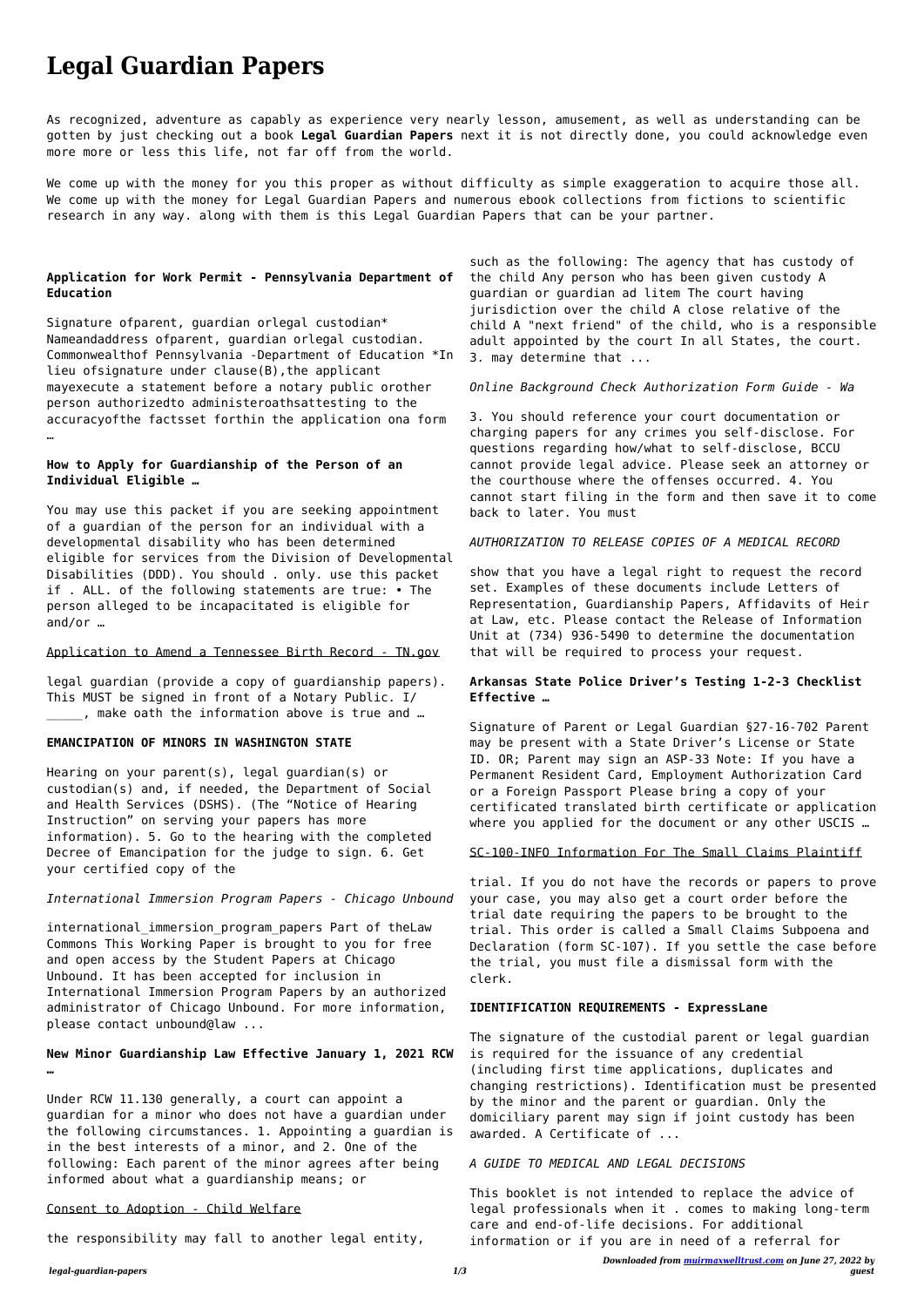*Downloaded from [muirmaxwelltrust.com](https://muirmaxwelltrust.com) on June 27, 2022 by guest*

legal counsel, please contact: State Bar of Michigan. Michael Franck Building. 306 Townsend Street . Lansing, MI 48933-2012. Website: www.michbar.org. Phone: (517) 346-6300. …

#### SUBSTITUTION OF ATTORNEY—CIVIL (Without Court Order)

Former legal representative Party represented self Attorney (name): 2. New legal representative Party is representing self\* Attorney a. Name: b. State Bar No. (if applicable): c. Address (number, street, city, ZIP, and law firm name, if applicable): d. Telephone No. (include area code): plaintiff defendant petitioner respondent other (specify):

#### **The Five Levels of an Ethical Culture - BSR**

Working papers contain preliminary research, analysis, findings, and recommendations. They are circulated to stimulate timely discussion and critical feedback, as well as to influence ongoing debate on emerging issues. Most working papers are eventually published in another form, and content may be revised. This working paper presents a draft model for understanding and driving …

*Individual Taxpayer Identification Number ITIN - IRS tax forms*

papers or court appointment papers showing legal guardian- ship. The dependent must be listed on the U.S. Federal income tax return that is attached to your Form W-7. 9. Mail Form W-7/W-7(SP), proof of identity documents and a valid U.S. Federal income tax return, if applicable, to: Internal Revenue Service ITIN Operations P.O. Box 149342

## **Ne Perspectives in Policing - Office of Justice Programs**

This is one in a series of papers that will be published as a result of the Executive Session on . Policing and Public Safety. Harvard's Executive Sessions are a convening . of individuals of independent standing who take joint responsibility for rethinking and improving society's responses to an issue. Members are selected based on their experiences, their reputation for …

#### *Total Control Account Beneficiary Designation - MetLife*

 $24/02/2022$  · If your current legal name, date of birth, or gender is di<a>[different from what is displayed on your identity or lawful status document, you must show legal proof of the changes. Additional exceptions Other information the Cabinet may require by administrative regulation promulgated under KRS Chapter 13A. Scan the QR code with your phone's camera to

If no guardian or conservator is appointed, the money may be held in an interest bearing account until the minor reaches legal age in the state in which he or she resides. • To accommodate additional beneficiary(ies), either make a copy of the Total Control Account Beneficiary Designation form and submit more than one form, or attach a separate sheet of paper . listing the name, …

## **Application for Certified Copy of Kansas Birth Certificate**

Legal Guardian(submit custody order) Place of Birth: City, County, State ( must be in Kansas ) \*Requirements-Read before turning in application OFFICE USE ONLY. INITIAL. Payment Type CASH CHECK CCARD MO . Maternal Grandparent. Kansas Office of Vital Statistics Office hours: Number of copies ordered: \$15 per certified copy. 1000 SW Jackson Suite 120 Mon-Fri 8:00a.m.-5:00 …

## **Non REAL ID-Compliant Acceptable Documents - Missouri**

r legal guardian may provide a document in o heir name and address and a statement that the t pplicant resides in their a household. 5. Name Change Required if applicable to verify current full legal name or requested name change. More than one may be . required to verify connection to identity and lawful . status document presented.

#### **Small Estate Affidavit Instructions/Guidance**

appointed guardian with a copy of letters of guardianship attached; or by the court appointed managing conservator with judgement papers attached. Example of signatures for minors. "Sam Smith as natural guardian or parent of John Smith, a minor." It also requires that they print their names. The signature should be done in front of a notary.

#### BORN IN VIRGINIA VIRGINIA BIRTH CERTIFICATE APPLICATION

PATERNAL GRANDPARENT. LEGAL GUARDIAN -(must show court approved custody papers)LEGAL REPRESENTATIVE (additional documents - Bar Card/Power of Attorney required) REQUESTER EMAIL TELEPHONE NUMBER . RETIREMENT. SCHOOL: Pre-K to 12 TRAVEL. PASSPORT EMPLOYMENT. HOUSING INSURANCE DMV LICENSE OR ID CARD. VETERANS …

#### **VALID PROOF DOCUMENTS - Kentucky**

## **Alaska Birth Certificate Request Form**

• Legal Guardian with certified guardianship papers. • Third-Party requests must have notarized letter of consent for the release of information from the certificate holder or legal guardian. • Attorneys & Government Agencies must have a letter on their letterhead stating who they represent and why the record is needed. Supporting ...

#### USE BLACK OR BLUE INK ONLY TRANSACTION TYPE • FOR DMV …

in the event the parent, legal guardian, licensed foster parent, or responsible adult is not present at the time the application is submitted to the dmv, then the signature on the form will only be accepted if notarized. court papers or appropriate documentation must be presented to the dmv

## **Employment Permit Application for 14 through 17 Year - Olds**

Ask your parent, guardian, or custodian to sign below. I hereby approve the issuance of a permit for the work indicated above. A summary of laws governing minors' hours of work and hazardous occupations can be found at the end of this application form. Name of Parent, Guardian, or Custodian \_\_\_\_\_ \_\_\_\_\_ Signature of Parent, Guardian, or Custodian Date . 5. Sign this application …

#### **The Commonwealth of Massachusetts**

This section is to be filled out only if there is a court appointed guardian If the applicant has a court appointed guardian the guardianship papers must be submitted with this application. In the event of a court appointed guardian this application must be signed by that guardian

## **DMV INHERITANCE AFFIDAVIT - Oregon**

If the heir is a minor or is incapacitated, the parent or guardian must sign for the heir. (Example: Jane Q. Public, age 10, by John Q. Public, parent.) If the guardian signs, a copy of the court papers showing guardianship must be submitted with the affidavit. The affidavit must be signed before a notary. (The notary does not have to be from ...